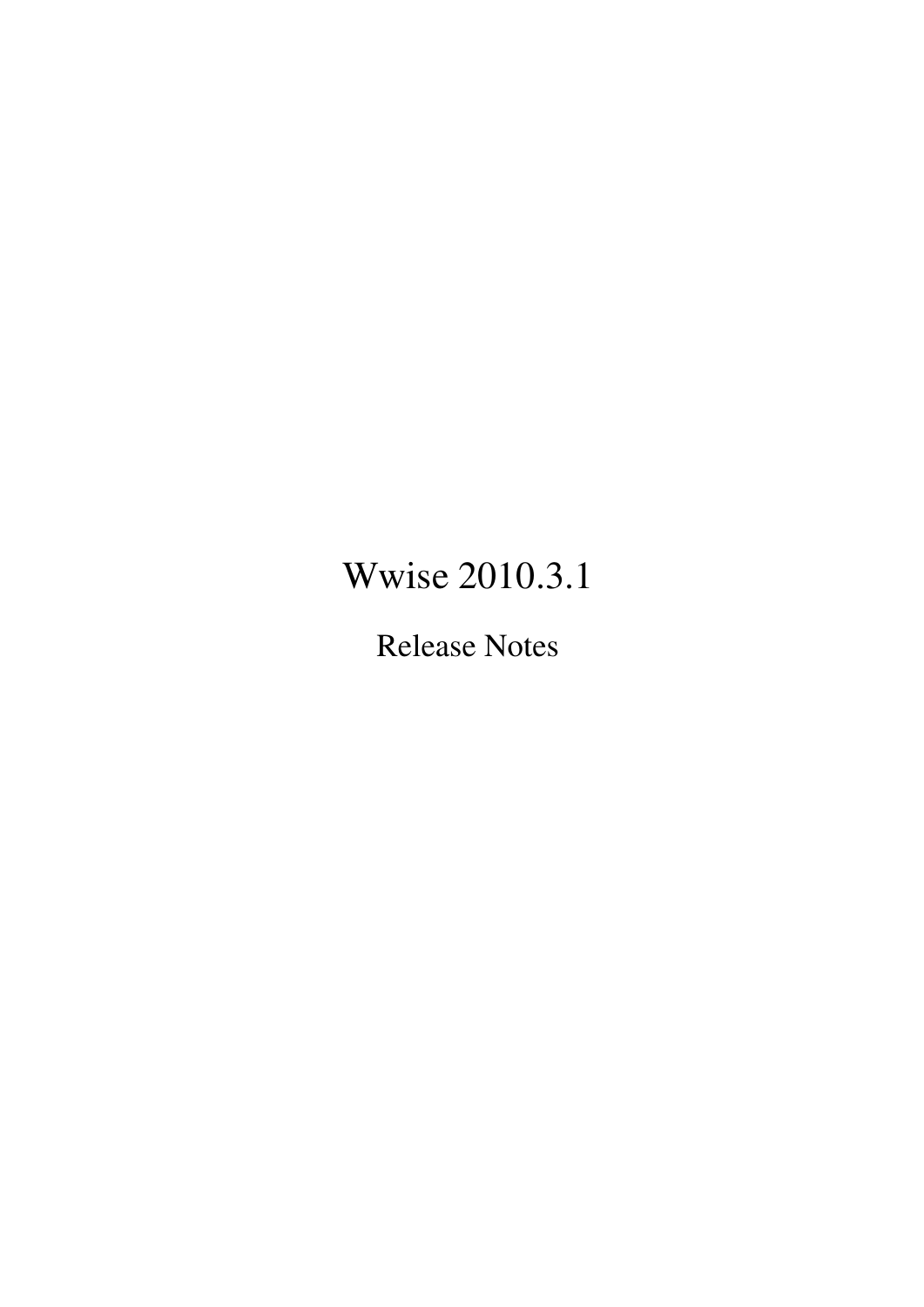# **Contents**

| 1                                                                              |     | <b>What's New in 2010.3.1?</b>            | 1              |
|--------------------------------------------------------------------------------|-----|-------------------------------------------|----------------|
|                                                                                | 1.1 |                                           | $\mathbf{1}$   |
|                                                                                | 1.2 |                                           | -1             |
| 2                                                                              |     | <b>New Features</b>                       | 1              |
|                                                                                | 2.1 |                                           | -1             |
|                                                                                | 2.2 |                                           | -1             |
|                                                                                | 2.3 |                                           | 2              |
|                                                                                | 2.4 |                                           | $\mathfrak{2}$ |
|                                                                                | 2.5 |                                           | $\mathfrak{2}$ |
|                                                                                | 2.6 |                                           | $\mathfrak{2}$ |
|                                                                                | 2.7 |                                           | 2              |
|                                                                                | 2.8 |                                           | 3              |
| 3                                                                              |     | <b>Important Migration Notes (2010.3)</b> | 3              |
|                                                                                | 3.1 |                                           | 3              |
| <b>Requirements and Other Important Information</b><br>$\overline{\mathbf{4}}$ |     |                                           | 3              |
|                                                                                | 4.1 |                                           | 3              |
|                                                                                | 4.2 |                                           | $\overline{4}$ |
|                                                                                | 4.3 |                                           | $\overline{4}$ |
|                                                                                | 4.4 |                                           | 5              |
|                                                                                | 4.5 |                                           | 5              |
| 5                                                                              |     | <b>Known Issues and Limitations</b>       | 5              |
|                                                                                | 5.1 |                                           | 5              |
|                                                                                | 5.2 |                                           | 8              |
| 6                                                                              |     | <b>Complete Changelist</b>                | 11             |
|                                                                                | 6.1 |                                           | 12             |
|                                                                                | 6.2 |                                           | 12             |
|                                                                                | 6.3 |                                           | 12             |
|                                                                                | 6.4 |                                           | 13             |
|                                                                                | 6.5 |                                           | 13             |
|                                                                                | 6.6 |                                           | 13             |
| 7                                                                              |     | <b>Need Help?</b>                         | 14             |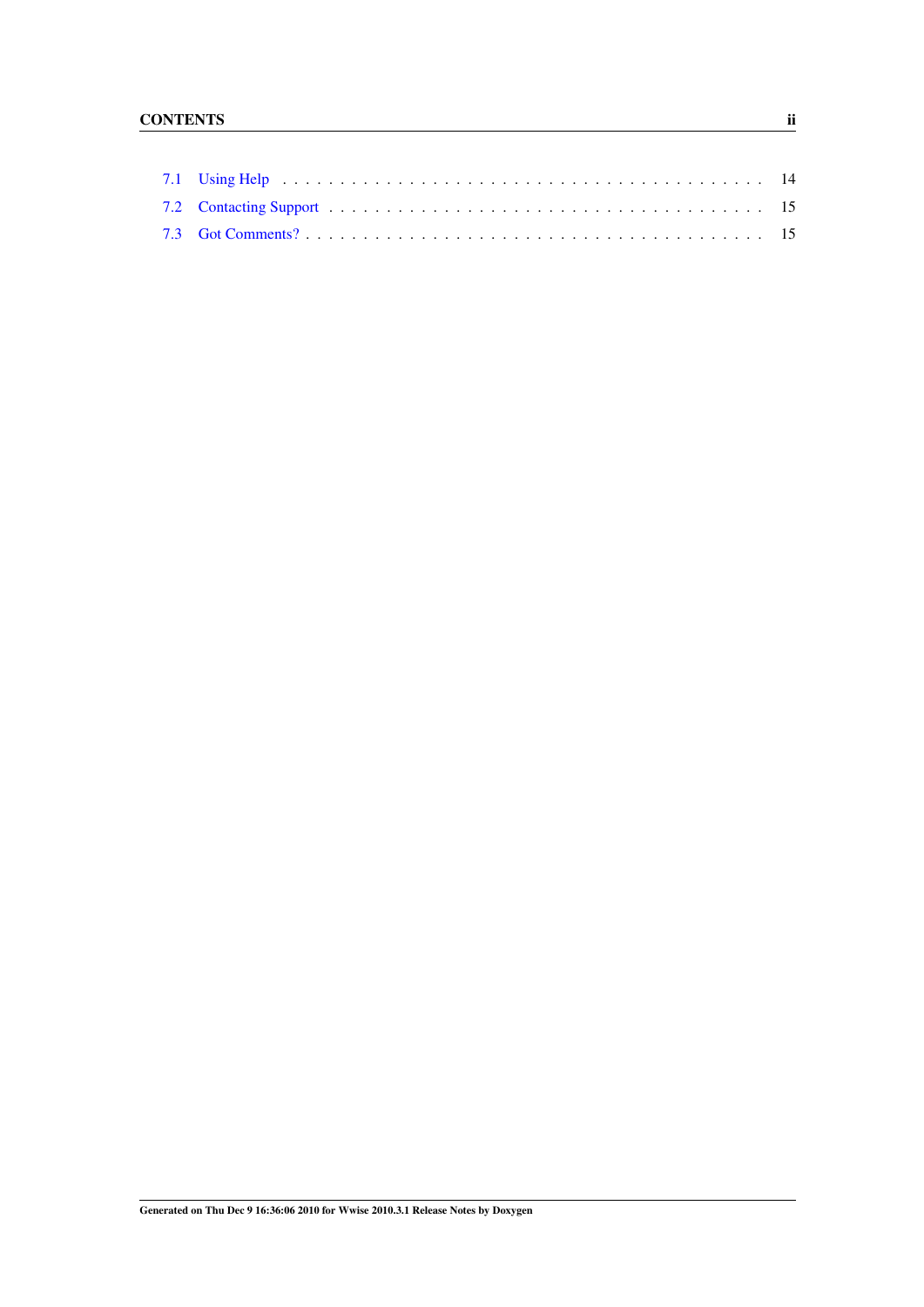# <span id="page-3-0"></span>1 What's New in 2010.3.1?

2010.3.1 is a patch release. The following sections list and describe the changes made to Wwise between version 2010.3 and version 2010.3.1.

## <span id="page-3-1"></span>1.1 New Features

• WG-18258 Sounbank content files can now be exported in Unicode so that Japanese and other non-ANSI characters are exported properly (new option in Project Settings > SoundBanks).

#### <span id="page-3-2"></span>1.2 Bug Fixes

- WG-18596 Fixed: Vorbis prefetch data size stored in banks (for zero-latency) is 4 times larger than the value indicated in the authoring tool (regression in 2010.3).
- WG-18602 Fixed: Assert or never-ending voice when Break action occurs on a streamed Vorbis source at a very specific timing.
- WG-18621 Fixed: Project Settings > SoundBanks: "Generate max attenuation info for events" is disabled when "Generate SoundBank content files" is unchecked.
- WG-18357 Fixed: SoundBank content files are badly formatted if exported "Notes" contain line breaks or tabs.

# <span id="page-3-3"></span>2 New Features

#### <span id="page-3-4"></span>2.1 Convolution Reverb Optimizations

The Convolution Reverb introduces 2 new parameters that enable important optimizations for memory and CPU usage.

- Threshold: Specifies the level below which energy contained in the impulse response will be discarded to save memory and CPU resources. This threshold is compared against a frequency-specific energy computation that evolves over time in the impulse response and allows for the optimization of storage and processing of the convolution at no or minimal cost in terms of quality losses. A value of -144 dB will result in the full impulse response information being processed while lower values will typically eliminate low-energy higher frequency information to obtain significant optimizations. At higher threshold values (e.g above -50 dB), artefacts due to compression will be more noticeable.
- Smooth: Uses low pass filtering to smooth the frequency specific truncation points detected based on the threshold parameter. Smoothing can be used to compensate for the artefacts introduced by using high threshold values. The consequence of using high smoothing values is that any optimization gains will be reduced, so it should only be used when necessary. Note that it is sometimes best to set the threshold parameter at a lower value rather than having to use large smoothing parameter values.

## <span id="page-3-6"></span><span id="page-3-5"></span>2.2 Multiple State Groups Per Object

In the State Tab of the Property Editor, objects can now register to multiple state groups, instead of previously only one. For example, an object may register to a state group "In Menu" and at the same time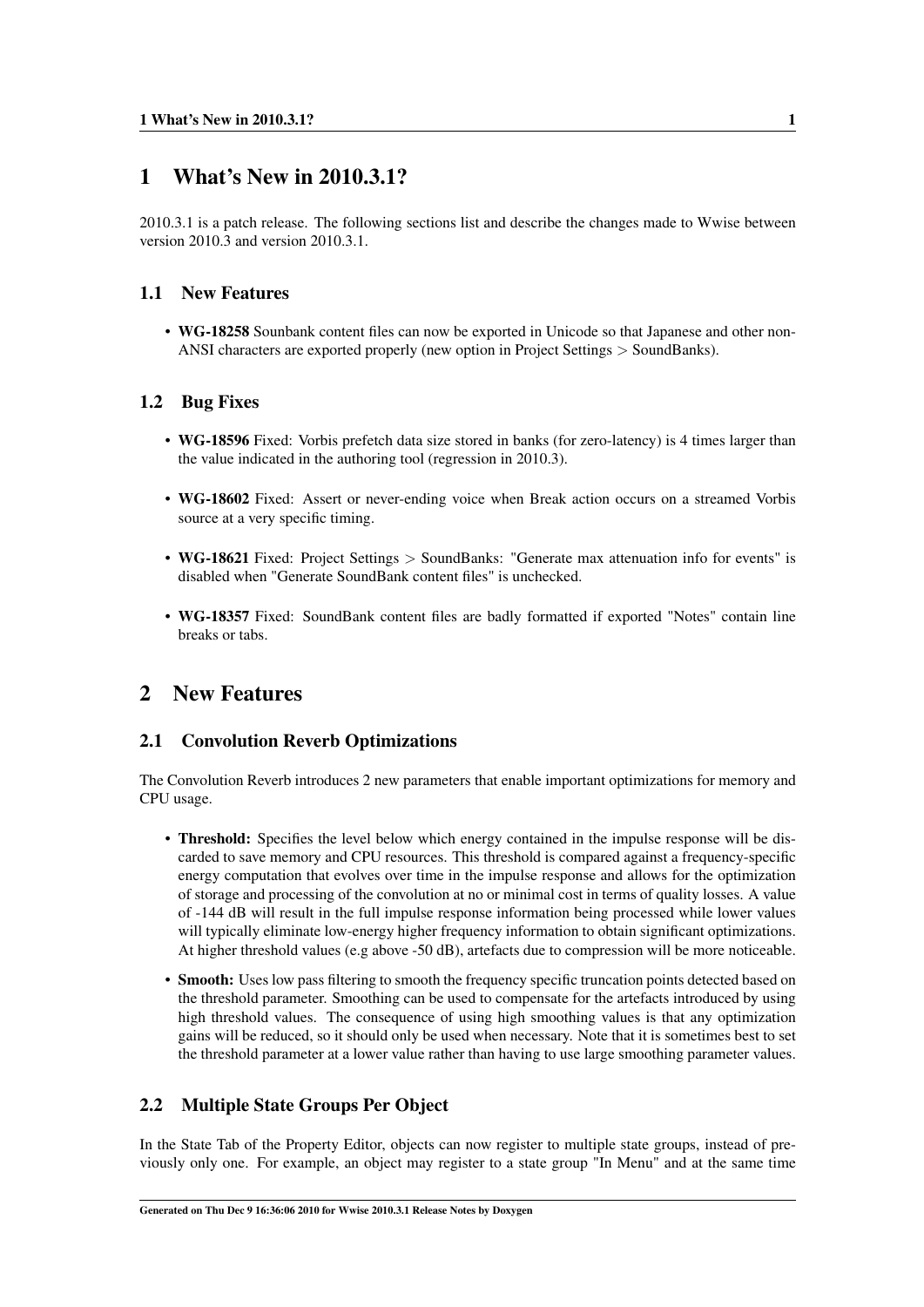register to state group "Power Up". Every of the registered state groups can define property variations (volume, lfe, pitch, lowpass), which will be cumulated depending on the current states driven by the game.

Additionally, for Interactive Music and Bus Objects, every registered state group can specify a music sync point for the state changes. For example, you could say, when the state goes to "PowerUp", raise the volume by 3db at the next musical bar.

Please review the [Migration Notes](#page-5-5) for the multiple state groups per objects.

#### <span id="page-4-0"></span>2.3 Capture Log Filter Enhancements

- <span id="page-4-5"></span>• The capture log filter now has a filter text field directly at the top of the view.
- The Filter button is highlighted when any of the filter criteria is active
- <span id="page-4-10"></span>• The Filter now allow related objects to be kept in the log

#### <span id="page-4-7"></span><span id="page-4-1"></span>2.4 SoundBank Manager Shows Hierarchy of Soundbanks

The SoundBank Manager has now the option of showing the SoundBanks in a hierarchical view (Tree list) or in the traditional flat view. When showing the SoundBanks in Tree list mode, the SoundBanks appear with the same structure found in the Project Explorer (with the work-units and folders).

#### <span id="page-4-2"></span>2.5 Copy Platform Settings

It is now possible to copy all the settings from one platform to another. This can be done when a platform is added later in the development cycle and that you want to base its setting on an existing platform.

<span id="page-4-8"></span>The "Copy Platform Settings" dialog is available from the Project menu.

#### <span id="page-4-3"></span>2.6 Advanced Profiler's Streams Enhancements

A new tab "Streaming Devices" tab was added and multiple new columns were added to the "Streams" tab of the Advanced Profiler. The new columns include low-level information such as memory, activity, throughput, etc. This additional low-level information allows engineers to optimize and tweak the streaming component of the game.

#### <span id="page-4-6"></span><span id="page-4-4"></span>2.7 Project Explorer Context Menu

The Project Explorer context menu has been redesigned to be more consistent with the other context menus found in Wwise.

The following entry was added to all object menus:

• Open Containing Folder : Open Windows Explorer with the associated file(s) selected

Project Explorer menu improvements:

- Edit in external editor : now support multiple selection correctly
- Open in Schematic View : now supported in Project Explorer
- <span id="page-4-9"></span>• Workgroup (Perforce) : now available on any level of the hierarchy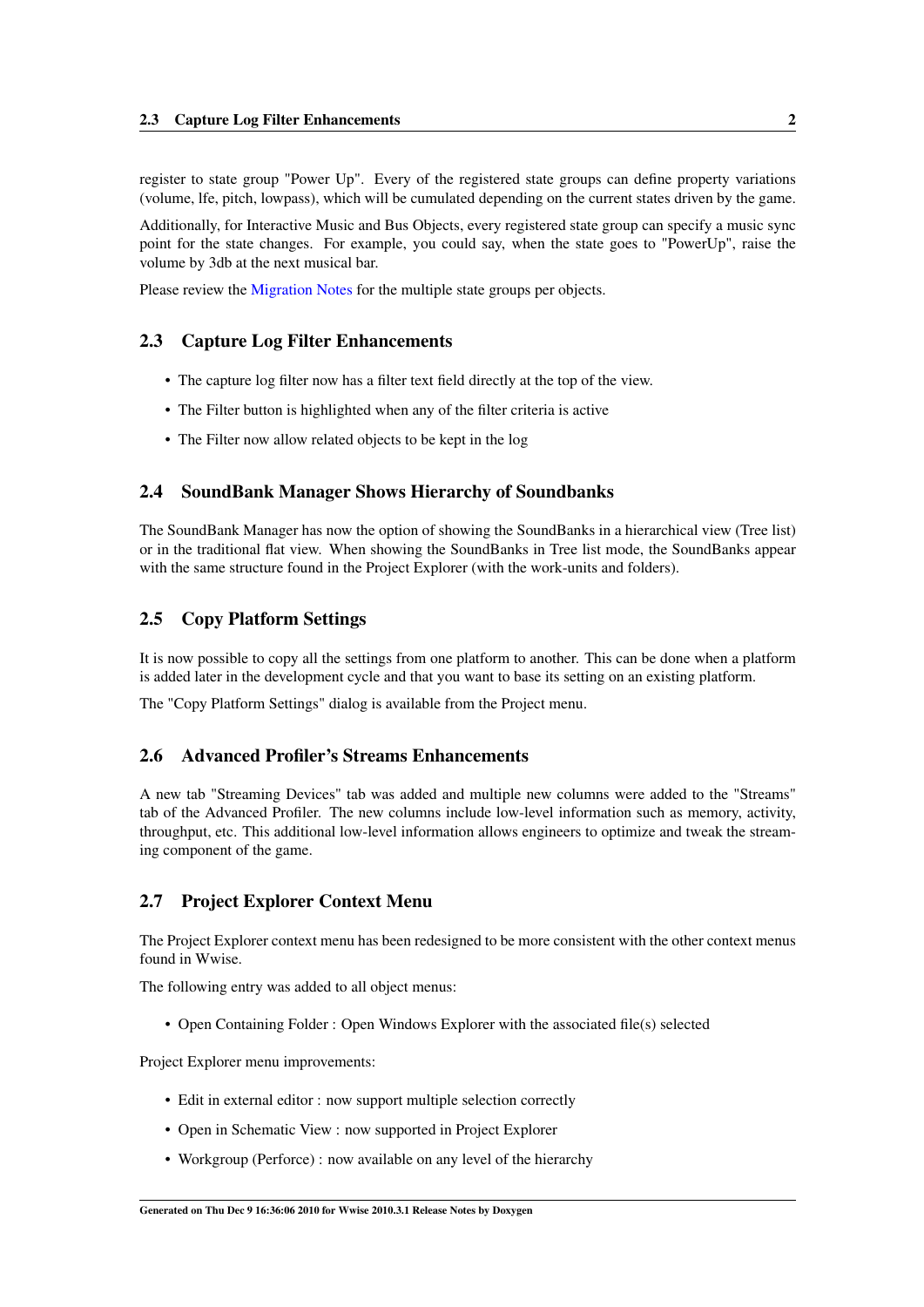## <span id="page-5-0"></span>2.8 Dialogue Event Editor Now Support Multiple Selection

The dialogue event editor now support multiple selection. The following actions are now possible with multiple selection

- Deleting multiple items
- Clearing multiple items
- Other standard actions on objects, such as opening on Schematic View, Find All References, etc...

# <span id="page-5-1"></span>3 Important Migration Notes (2010.3)

<span id="page-5-5"></span>Please refer to the Installation and Migration Guide for general advice about migrating projects to a new version of Wwise.

## <span id="page-5-2"></span>3.1 Multiple State Groups Per Object

In addition to the multiple states per objects, a few functionalities were removed from the state group feature-set. Your project will be migrated accordingly and you should review the following items:

- Global state properties do not exist anymore. In 2010.3, it is not possible to define state property values in the State objects directly. State property values now only exist on the object where it's being used. This simplifies the state model and increase usability on the system. Global states are automatically migrated to states values instances where they are being used.
- Absolute states do not exist anymore. Absolute states were removed to simplify the state model, and to avoid potential conflicts when using multiple absolute states within a single object. Absolute states are automatically migrated to relative states by considering the current volume/pitch/lfe/lowpass of the object. There is a potential lost of data that can occur during the migration in this specific scenario: When the volume/pitch/lfe/lowpass of the object is unlinked and that absolute state values are found for the object, only the linked value will be used for the migration from absolute to relative, since states can't be unlinked.
- Disabled states do not exist anymore. Because the global states do not exists anymore, the disabled states were not relevant anymore. Disabled states are automatically migrated to relative states set to zero.

# <span id="page-5-3"></span>4 Requirements and Other Important Information

We have compiled a list of specific requirements and other important information that you should know before working with Wwise.

## <span id="page-5-4"></span>4.1 Audio File Management

Loops shorter than sample boundaries removed during conversion. During the audio conversion process, loop regions that are shorter than the sample boundaries are removed.

Sample rate conversion values should match native platform rate. The audio pipeline uses real-time sample rate conversion nodes when playing sounds that differ from the platform's native sample rate (48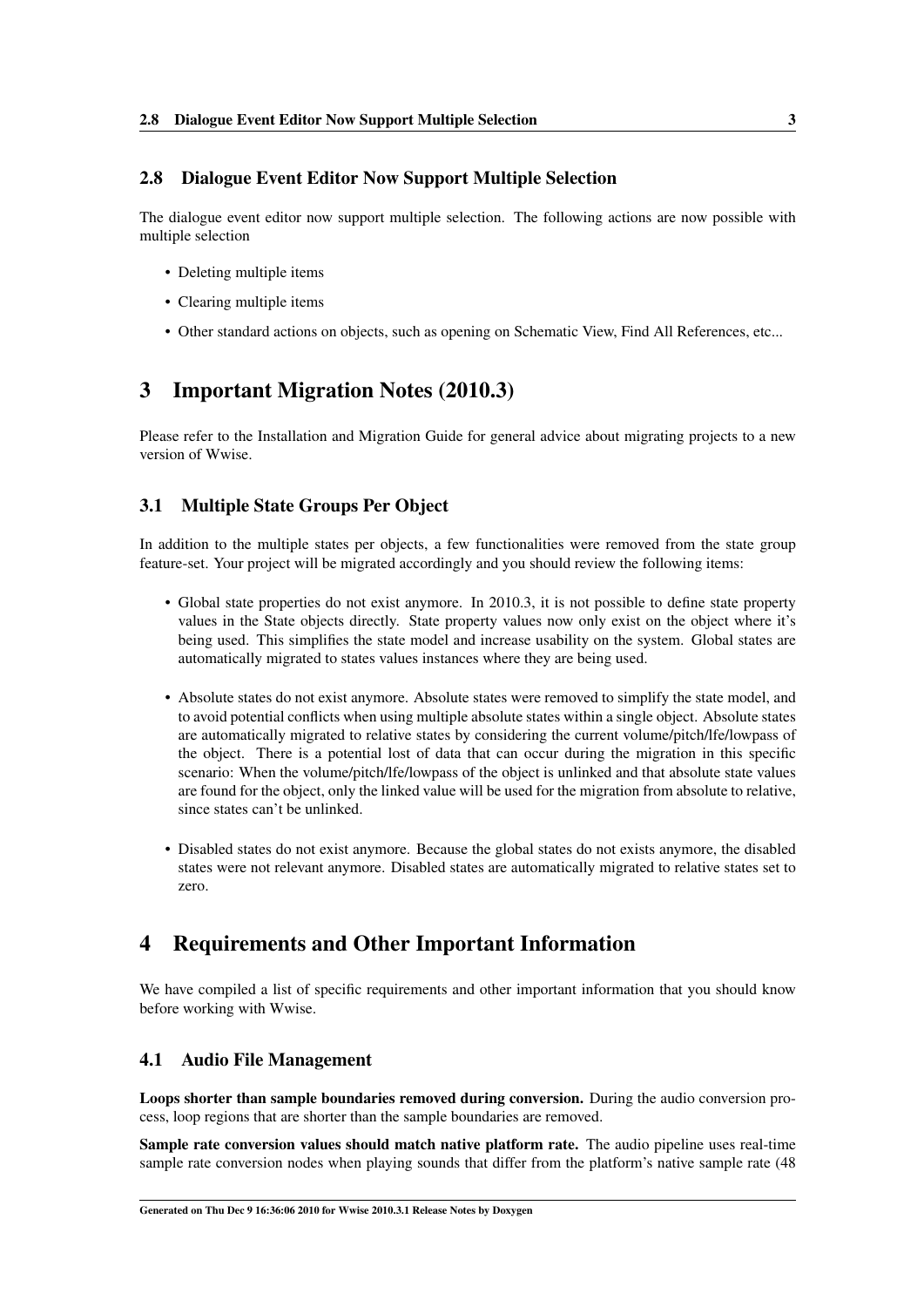kHz for Windows, Xbox 360 and PLAYSTATION 3). As an optimization, and also to prevent possible conversion rate aliasing artefacts, content that does not require pitch-shifting such as music should be converted to match that of the native platform. For Windows, it is also possible to have a native format of 24 kHz using the audio quality option that is available from the SDK.

XMA sample accuracy in Wwise is limited to codec capabilities. Because the hardware for XMA limits looping at 128 sample boundaries, keep in mind the following when using these sources for music objects:

- Minor artefacts may result when the Wwise loop fixing algorithm specified in the XMA conversion settings is applied to the XMA sources. These artefacts, which result from slight time-stretching or pitch-shifting in the algorithm, are less noticeable for sources with a long duration.
- Looping XMA source music clips may lose timing accuracy each time the loop point is crossed. However, the Play and Stop position in the segment are always sample accurate.
- Due to phase shifts that may occur in the XMA encoding/decoding mechanism, it is not recommended to try to align the last and the first samples of two contiguous XMA-converted clips.

#### <span id="page-6-0"></span>4.2 General

External components required for installation. The following external components are required to run Wwise:

- Microsoft<sup>®</sup> .Net Framework Version 2.0, which is included in the installation package.
- XMLLite for Windows XP Service Pack 2. To download a copy of XMLLite, visit the Microsoft web site.

Note: XMLLite is automatically installed with Windows XP Service Pack 3 and Windows Vista.

DirectX® February 2010 or later, which is required to run the Game Object 3D Viewer in Wwise and the Xbox 360 controller on Windows. To update your version of DirectX, visit the Microsoft web site (<http://www.microsoft.com/directx>).

Note: If you have an older version of DirectX, Wwise will run normally, but the Game Object 3D Viewer will not be available and you will not be able to test motion in Wwise.

Visual Studio DLL Dependencies. The following versions of Microsoft Visual Studio are used to build the Wwise libraries:

• VC 2008 version: 9.0.30729.1 Wwise libraries have a dependency on a specific version of the CRT DLL. If you are using a different version of Visual Studio, or if you do not want your game to depend on that version of the CRT DLL, you can link to the libraries from the Debug (StaticCRT), Profile (StaticCRT) and Release (StaticCRT) folders instead. For more information on the Visual Studio DLL dependencies, refer to the "Platform Requirements" section of the SDK documentation.

# <span id="page-6-1"></span>4.3 Motion Devices

Connect game controllers to high power USB ports. Motion devices need to be connected to a high power USB port. If the USB port does not have sufficient power to run the motion device, the system will unmount the device to protect both the operating system and the device itself. The USB ports in the front of a computer are generally not powerful enough to run a motion device, so you should connect them to the USB ports at the back of the computer.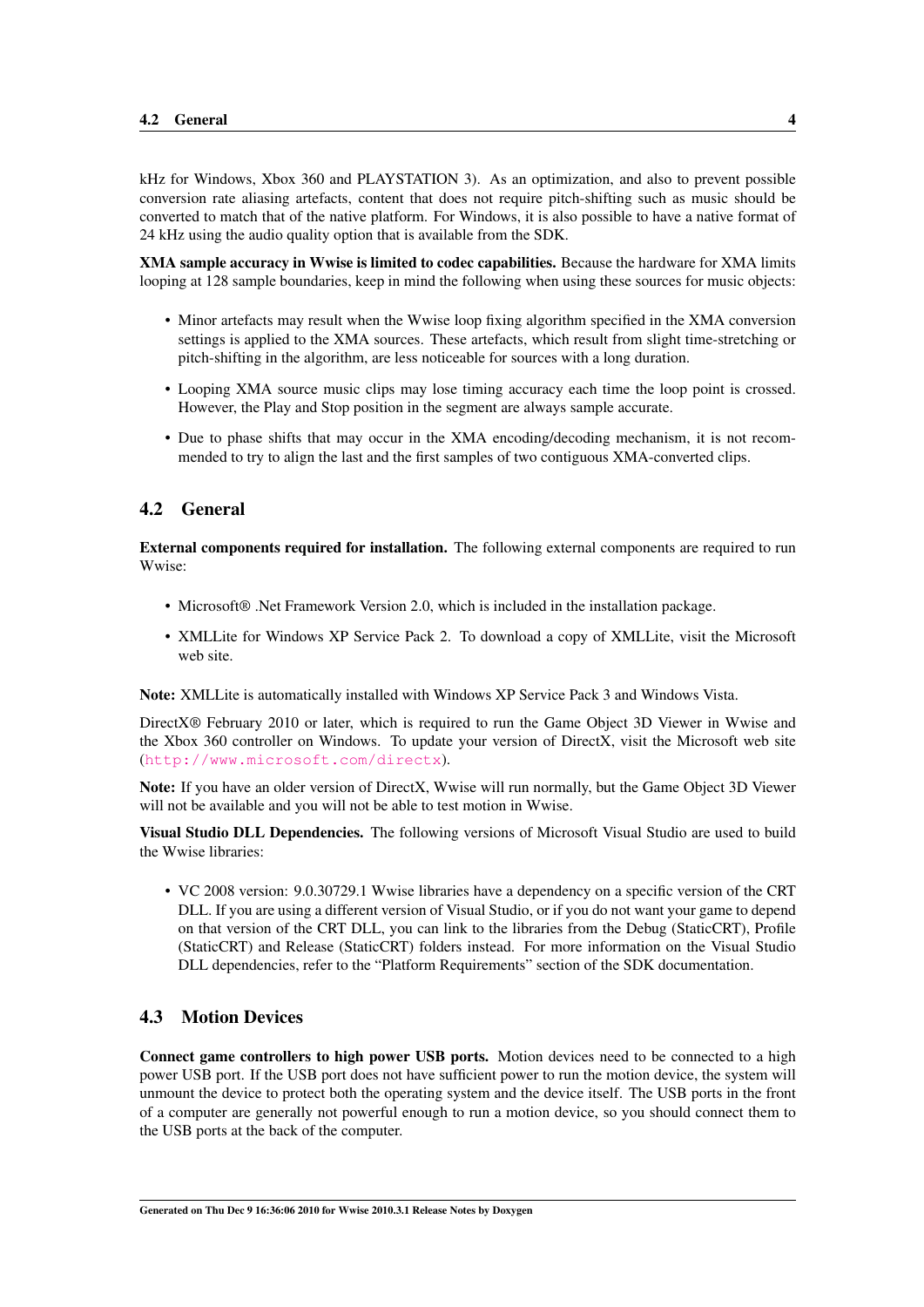### <span id="page-7-0"></span>4.4 Project Migration

Wwise Installation and Migration Guide. When you are ready to upgrade to a newer version of Wwise, you need to follow a coordinated protocol to ensure that your projects created in the previous version are migrated smoothly to the newer version. For more information, it is strongly recommended that you refer to the Wwise Installation and Migration Guide, before you upgrade.

#### <span id="page-7-1"></span>4.5 SoundBanks

SoundBanks version has been updated. The version of the SoundBanks has been updated since the previous Wwise versions. This means that you will need to regenerate all your SoundBanks so that they are compatible with the current version of Wwise.

# <span id="page-7-2"></span>5 Known Issues and Limitations

Audiokinetic is constantly working to provide you with the highest quality software; however, you should be aware of the limitations and issues in this version of Wwise.

#### <span id="page-7-3"></span>5.1 Wwise Known Limitations

The following table describes the limitations in this version of Wwise.

Section Description

- Audio Busses
	- If you are ducking a bus that is playing a series of short sounds within a looped sequence container set to Continuous, you may experience a loss in ducking between the short sounds or at the loop point of the container. To avoid this behavior, you can either add sample accurate transitions between the sounds within the container, or set the ducking recovery time to anything but zero.
- Audio File Management
	- The Vorbis encoder library may result in poor audio quality for sounds using sample rates below 16 kHz. The Vorbis codec was specifically tuned for higher sample rates and performs very well above 16kHz. Audio quality below the 16kHz sampling rate, however, can vary considerably depending on the encoding settings used and the audio asset itself.
- Containers
	- Even though a Sample Accurate transition can be applied to a Switch container that is the child of a Random or Sequence container, this option will have no effect in this case is the switch order more than one sound to be played simultaneously.
	- The maximum number of supported child objects in any type of container is 65535. Although Wwise allows you to create more than 65535 in the authoring application, no parent-child link can be made between the parent and the child above the 65535 limit. Without the link, these child objects cannot receive any notification updates during playback, including changes to volume, positioning, and so on.
	- There are several restrictions and limitations that currently exist when using the crossfade, sample accurate, and trigger rate transitions with random and sequence containers. For a complete list, refer to the [Wwise Knowledge Base](http://kb.gowwise.com/).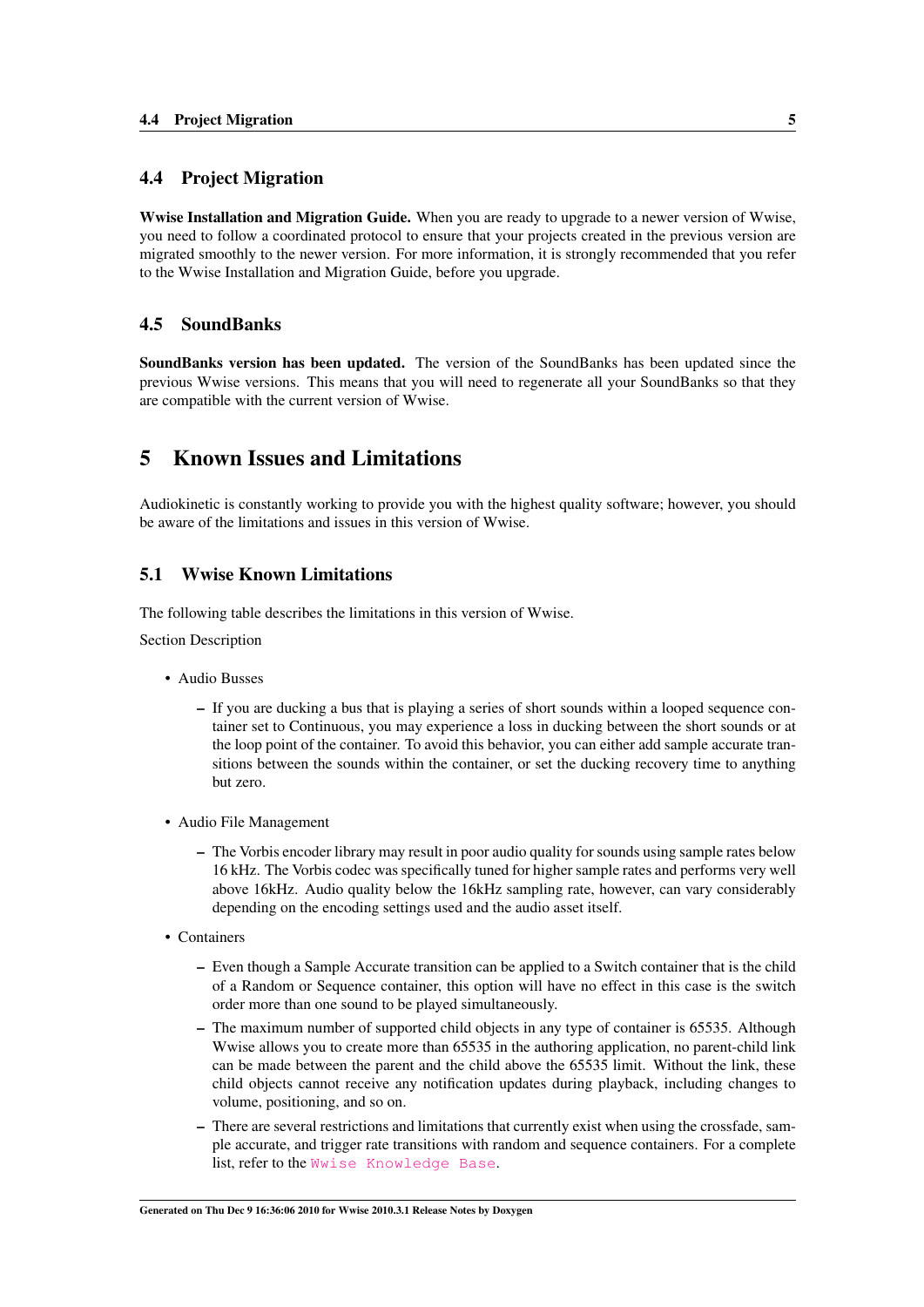- If the playback instance limit is reached for a random or sequence container using Trigger Rate as the transition type, the currently playing sound as well as the container itself will be killed.
- Even though a sample accurate transition can be applied to a container with source plug-ins on the Wii platform, this option will have no effect.
- Effects
	- Since you cannot apply a crossfade when bypassing or un-bypassing an effect, you may experience clicking when using the Enable/Disable Bypass event action.
- Events
	- When you have an event that contains the actions Play, Stop, and Play, the second play action will not trigger the sounds to play as expected.
- Interactive Music
	- Transition segments with a length of zero, with Play transition post exit enabled, will not play when a "same time as playing segment", "immediate" transition occurs.
	- The Break event action does not work as expected for music objects.
	- The empty space on a track before a clip will be used as the clip's pre-entry.
	- The Wwise conversion method makes sounds longer by approximately 12 samples per minute causing some inconsistencies for music objects. Sources that are in the following frequency are affected:
		- \* 44100Hz on Xbox 360, Windows, and PlayStation 3
		- \* 22050Hz on Windows and PlayStation 3
		- \* 11025Hz on Windows and PlayStation 3
	- The wave data displayed in the Music Segment Editor for a converted file represents the original file and not the converted file.
	- The total duration of "continuous" musical content that plays over "nothing" is limited to 12.4 hours. This includes the individual length of a segment or the cumulative length of stingers played all within the same switch. If a change in switch occurs, the cumulative time counter is reset to zero.
	- On single CPU machines without hyper-threading, you may experience a slow down in music tempo when moving the 2D Panner in Wwise. To avoid this problem, you can increase the Output Buffer Latency setting in the User Preferences dialog box.
- Interface
	- Some views in Wwise are cropped on Japanese systems and potentially other languages as well. This can also occur if you modify the font DPI in Windows. To fix this issue, you can download new registry files from the [Wwise Knowledge Base](http://kb.gowwise.com/) or revert the font size to the standard Windows setting.
- PlayStation 3 platform
	- In order for streamed Vorbis files to play correctly on the PlayStation 3, the granularity of the I/O must be a multiple of 16 bytes.
- Positioning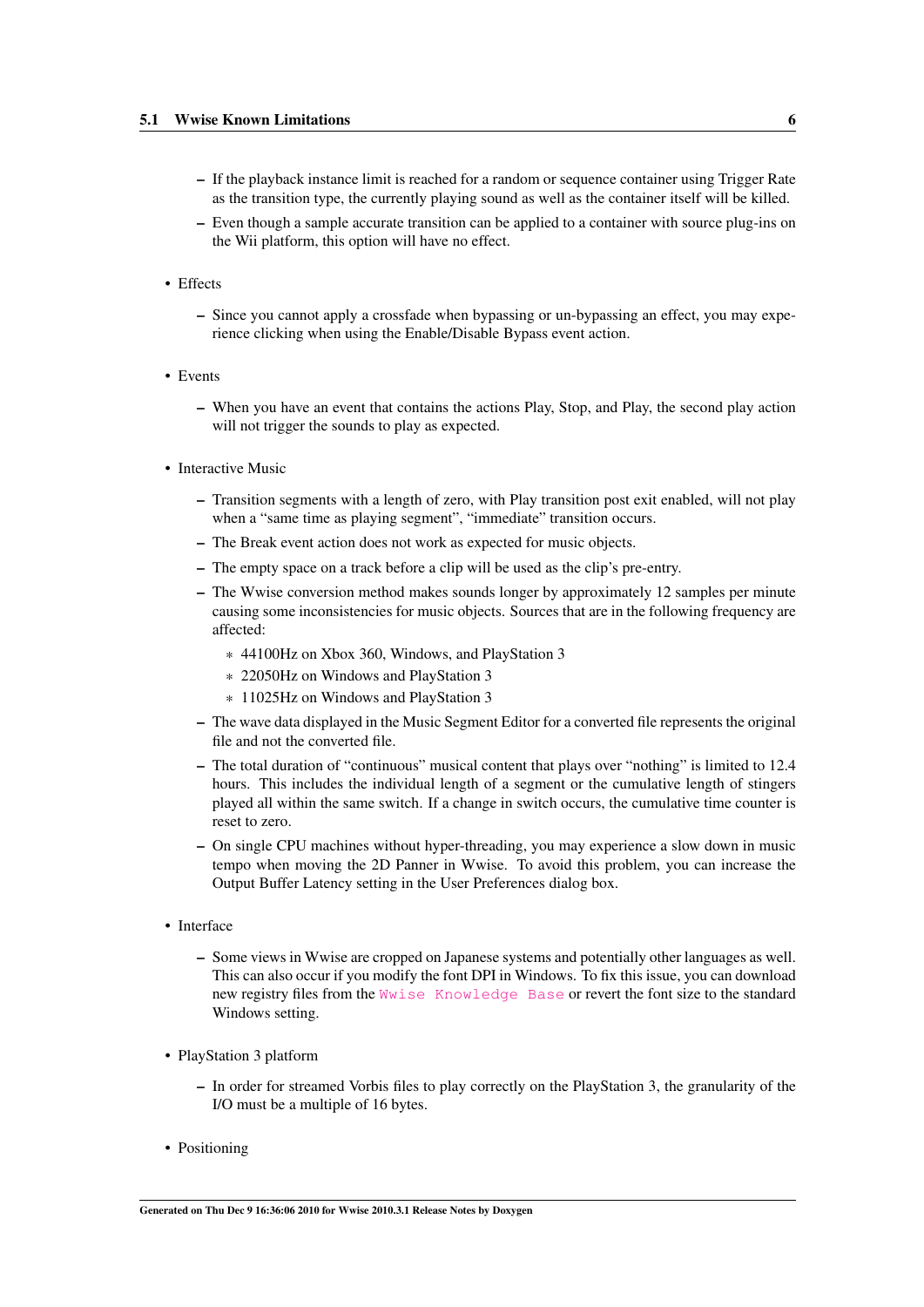- The time base used in Wwise to record changes in positioning is independent of the time base used by your computer's sound card. As a result, the changes in positioning may not be synchronized to the sound that is played.
- If you add or remove a point along the path during playback, the sound will continue to play, but there will be no propagation. The next time you play back the sound, the changes that you made will be applied.
- Wwise uses an "equal power" schema to ensure that no audio source exceeds 0dB in any speaker. As a result, all stereo sounds set to 2D positioning will be played 3dB quieter by Wwise. To maintain the same mixing reference, boost the 2D sounds by 3dB.
- Projects
	- When a project is saved to a mapped network drive, performance may be seriously affected. If you decide to save your projects to a mapped network drive, Audiokinetic will not support these projects.
	- When "User Account Control" (UAC) is enabled on Windows Vista more recent versions, Wwise sample projects installed under "Program Files" or "Program Files (x86)" can't be opened with the 64-bit version of the Wwise authoring application because of permission issues. While these projects can be opened with the 32-bit version of the Wwise authoring application even when UAC is enabled, we strongly advise against it as the cache, Originals, and GeneratedSoundBanks folders will be "virtualized", and will thus be using the wrong folders. To workaround this issue, do one of the following:
		- \* Move the project to a location where you have full read/write permissions. Note that the IntegrationDemo executable will search for SoundBanks in the relative path where they would normally be generated, so you should also move the IntegrationDemo executable, if you plan to use it. (This option is recommended).
		- \* Disable UAC. Since UAC is a security feature introduced in Windows Vista, we do not suggest disabling it as it may render your computer vulnerable to malicious software and other forms of attacks.
- Remote Connections
	- If the IP address of a computer changes while the Remote Connections dialog box is open, the computer will be displayed in the Available list using the LAN IP address instead of the usual "Local Host" IP address. If you connect to this computer, this computer will be added to the History list using the LAN IP address even if the same computer is already in the list using the "Local Host" IP address. Wwise doesn't recognize that these two entries are the same remote computer. The next time you use Wwise, both entries will remain in the History list. Despite the duplication, you can connect to the computer using either entry.
	- Refer to this Wwise Knowledge Base article for information on troubleshooting the remote connection: <http://kb.gowwise.com/questions/137>
- SDK
	- The Wwise SDK contains four sample effect and source plug-ins: Delay, Sine, Audio Input, and Tone Generator. The C++ projects that create the DLLs to be used in Wwise offer three configurations: Debug, Profile, and Release. Right now, only the Profile and Release versions of the DLLs will work with these plugins in Wwise. The Debug version crashes when you try to use these sample plug-ins.
- SoundBanks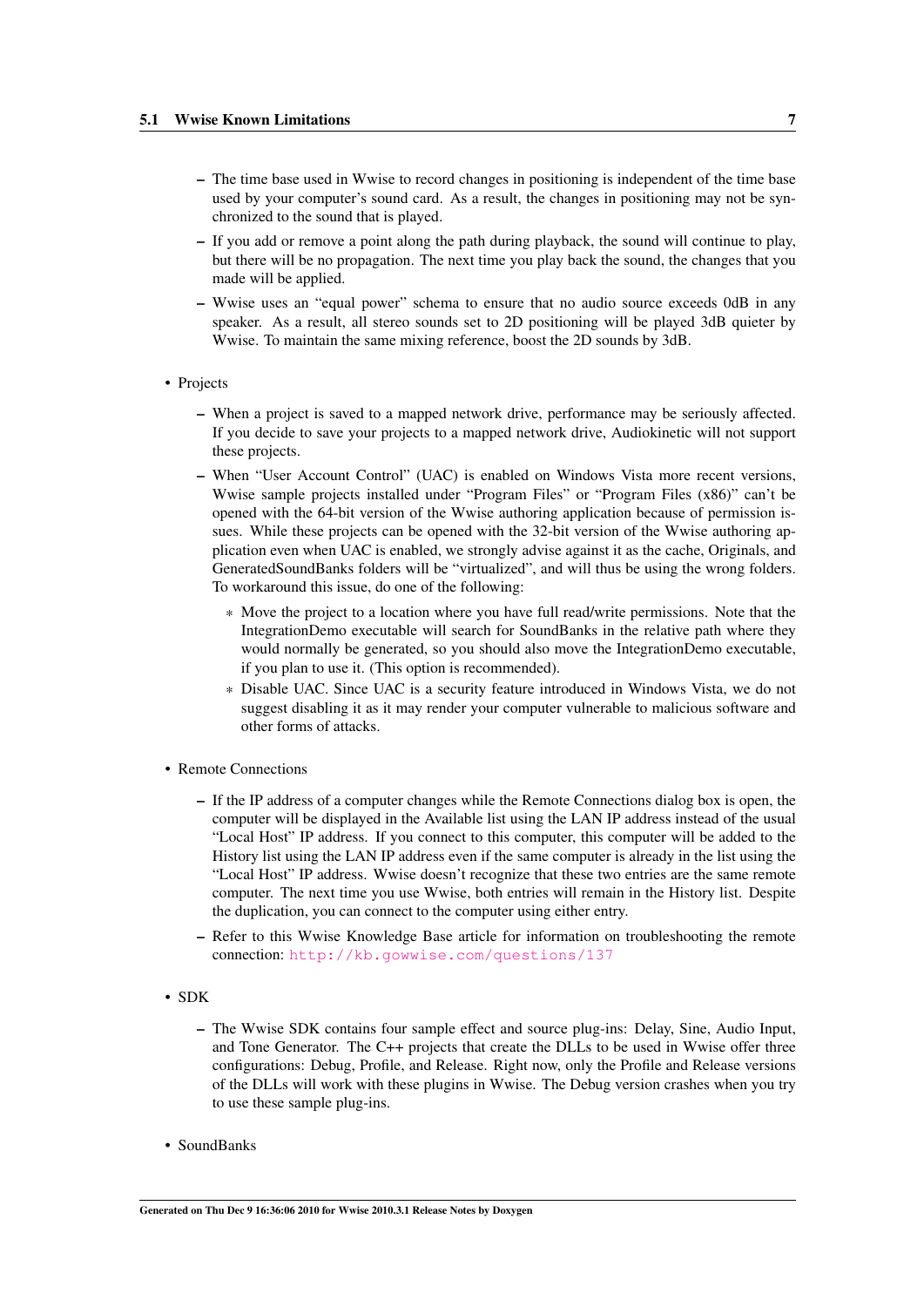- If a sound exists in more than one SoundBank, a transition will not be applied between the two instances of the sound when one SoundBank is unloaded and another one is loaded. In this case, the first instance of the sound will stop and the second instance will start from the beginning.
- Note: Using the PrepareEvent mechanism will prevent this sort of problem from happening.
- Streaming
	- If the hard disk on the Xbox 360 and the PlayStation 3 have not been read for a while, you may experience longer read times than normal. When this occurs during critical streaming situations, notifications of voice starvation and source starvation will be sent to the Wwise error log.
- Wii platform
	- The value returned by AK::IAkLowLevelIO::GetBlockSize() must be a multiple of 32 (bytes) in order to play back ADPCM files.
	- On the Wii platform, streamed audio files with file and loop lengths of less than 20ms will not play as expected.

# <span id="page-10-0"></span>5.2 Wwise Known Issues

The following table describes the relevant outstanding issues that could not be resolved in this version of Wwise.

- Audio Files
	- WG-11260: Audio from file with too many markers fails to play. If the marker data chunk in the file header is larger than the granularity of the file streaming, the code fails to read the header.
	- WG-14380: Padding of XMA files inside the header and at the end of the file makes them larger in size than necessary.
	- WG-15767: Markers are handled incorrectly when used with virtual voice option 'FromElapsedTime'.
- Blend Containers
	- WG-15390: A sound within a blend container may not be triggered if it follows a sound that failed to play.
	- WG-15729: Playback may fail when chaining multiple containers in continuous mode and step mode and finally Blend Containers with multiple sounds.
- Command Line
	- WG-15554: When using Windows Vista, WwiseCLI.exe can't be used with the Task Scheduler when no user is logged in.
- Contents Editor
	- WG-14785: Objects displayed in the Contents Editor are not sorted alphabetically, which can make it difficult to find objects quickly.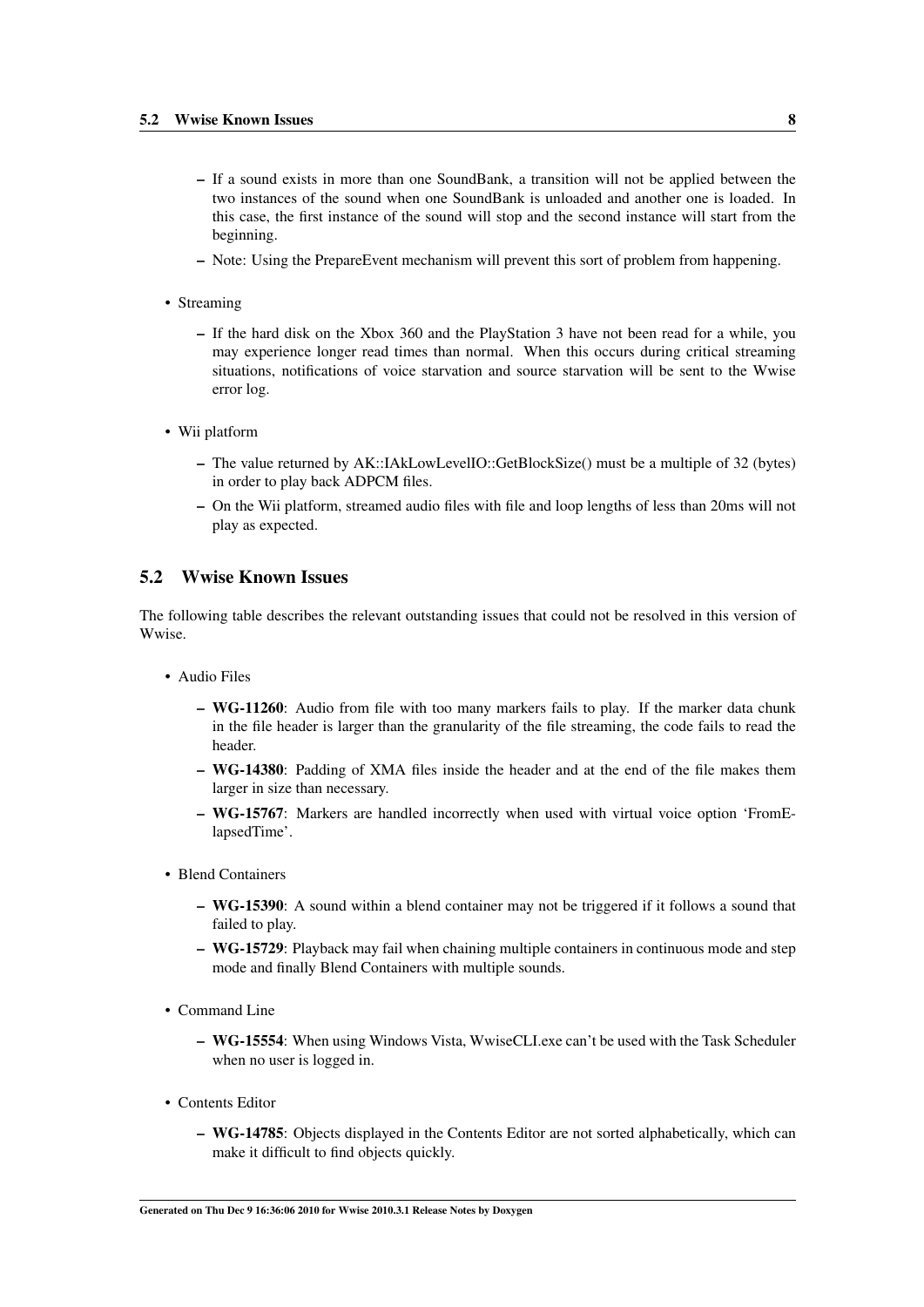- Effects
	- WG-10527: Real-time effect is layered on top of rendered effect when connected to a game.
	- WG-14931: Rendered effects are not listed in the Edit tab of the SoundBank Editor.
	- WG-15310: If the Bypass option is selected for an effect that is used as an environmental effect, the environmental effects will be bypassed when connected to a game.
- Events
	- WG-14402: In very rare circumstances, Wwise may crash when renaming a newly created event.
- Game Object 3D Viewer
	- WG-15054: Game objects with multiple positions are not shown in the Game Object 3D viewer.
	- WG-16246: The Game Sync Monitor doesn't update as expected until you add or remove a watch from the Watches list.
- Game Simulator
	- WG-16071: Game Simulator is not detecting game pad inputs on Vista 64 bit.
- General
	- WG-15941: When using certain UI schemes in Vista, the property sliders may not react as expected.
- Integrity Report
	- WG-15569: The integrity report message "Streamed XMA files do not support region loops" may be displayed even when the audio file doesn't contain a region loop.
- Interactive Music
	- WG-6432: "Use Transition Segment" option starts the next cue at the beginning in error when "Play from elapsed time" is selected.
	- WG-14711: When music loops, the music timer callback sends 2 'bar' or 'beat' notifications instead of 1, as expected.
	- WG-15367: If a change in switch occurs while the music is paused, it may not transition to the new switch when the music is resumed.
	- WG-15728: When a transition segment is added to the Any to Any transition and then removed, the music segment and corresponding media file is still included in the SoundBank, in error.
	- WG-16261: If a double switch reversal occurs during the playback of a music switch container, the wrong music segment is played.
	- WG-16269: Glitches may be heard due to the hard trimming of effect tails for music segments and tracks.
- Looping Sounds
	- WG-14878: Looping sounds get kicked in error due to instance limiting.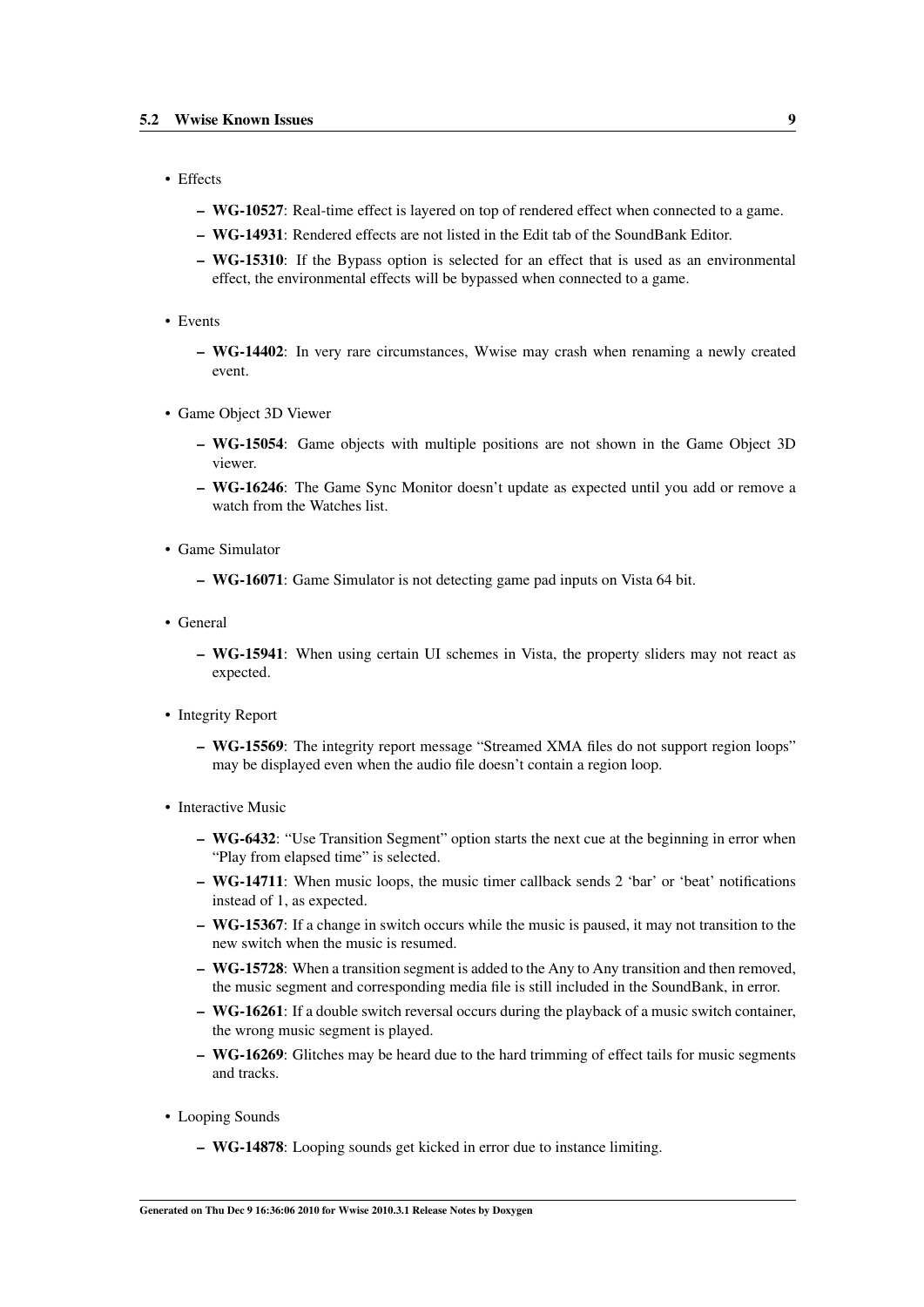- Motion
	- WG-15383: Pragma warning line for the D-Box relates only to the PC, and should not be included for the other platforms.
	- WG-14852: Motion FX objects do not work as expected within a Dialogue Event.
- Multi-Channel Creator
	- WG-16302: Sample loop markers within a source file are not kept in the multi-channel files generated by the Multi-Channel Creator.
- Obstruction/Occlusion
	- WG-15678: When updating the Obstruction/Occlusion curves in Wwise while connected to a game, the curve information is not propagated to the game, as expected.
- Playback Limit
	- WG-15124: Playback limit may continue to be applied even though it is greyed out in the Wwise application.
- Profiler
	- WG-11746: Unhelpful message is displayed in the Capture Log when using PostEvent on a non-registered game object.
	- WG-14176: The RR and RL columns on the Listeners tab of the Advanced Profiler are inverted.
	- WG-15476: Error message missing in the profiler when Wwise detects two similar media files that don't have the same size.
	- WG-15617: When an error occurs in the profiler, Wwise displays the event ID, but not the event name.
- Projects
	- WG-14579: Projects may become corrupted when migrating a project that contains a missing plug-in.
- Random/Sequence Containers
	- WG-15057: Random/Sequence containers (AkRanSeqCtnr) take up more memory than required in the sound engine.
	- WG-16227: The Weighting option for objects within Random/Sequence containers does not work as expected in certain situations.
- RTPCs
	- WG-14506: Audio glitches may occur when using a Peak Limiter as well as a Parametric EQ that has an output level driven by an RTPC.
- SDK/Sound Engine
	- WG-15451: Wwise libraries may not be compatible with some compilers as a result of certain libraries using the Whole Program Optimization.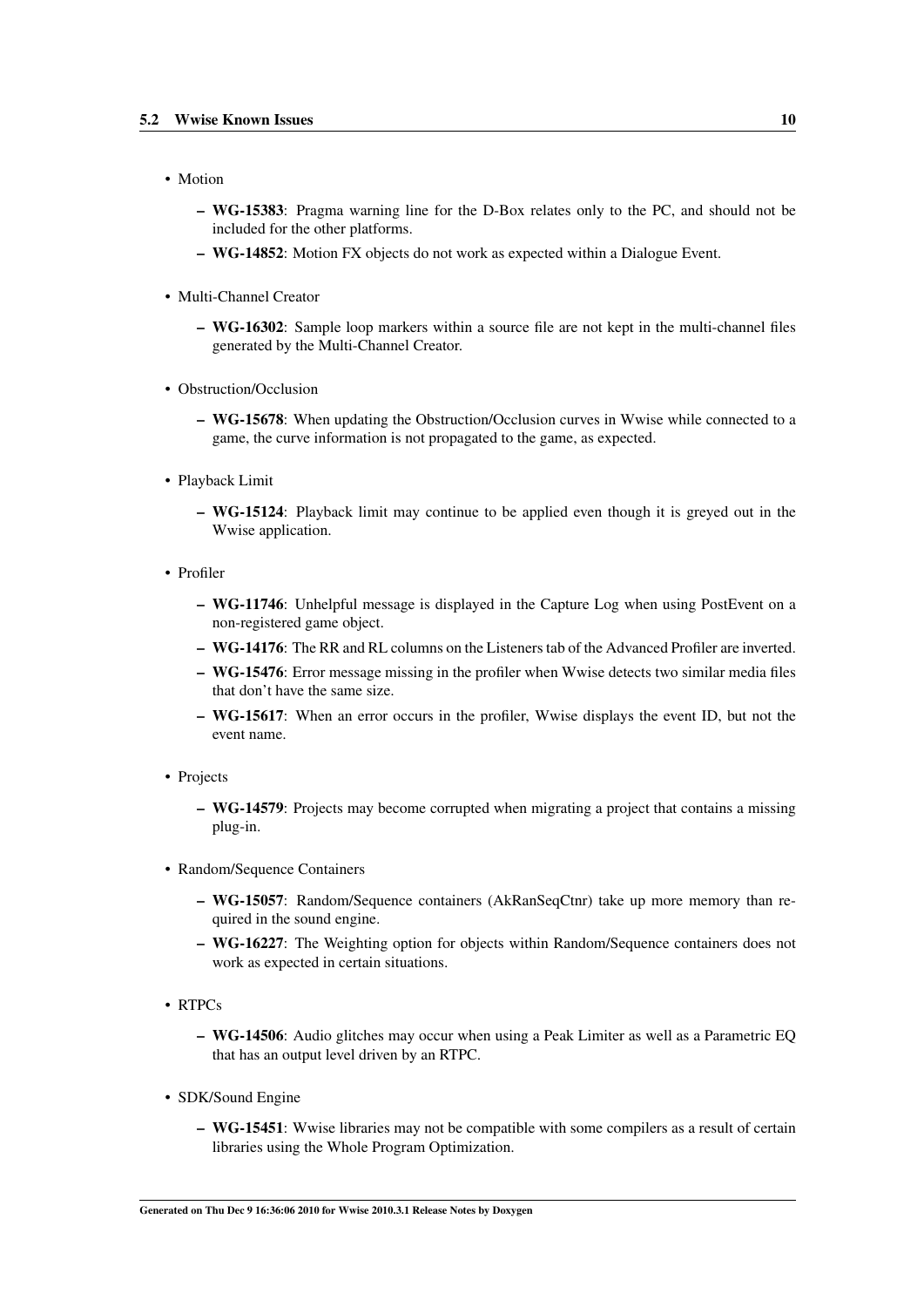- WG-15501: Memory address may be reused by switch container after a game object is unregistered causing Wwise to play a different sound than is expected.
- WG-15537: Race condition may exist that causes the sound engine to crash when connected remotely to your game.
- WG-15805: The casing of the file AkAssert.h is used inconsistently in the SDK; either AKAssert h or AkAssert h.
- WG-16185: Speaker volume matrix callback is not called for 2D sounds in IsInitiallyUnderThreshold.
- SoundBanks
	- WG-12087: Game parameters used by control busses are not included in the Initialization bank.
	- WG-13305: SoundBank output text files become inconsistent when a project contains two switches/states with the same name in two different groups.
	- WG-14186: When SoundBanks are generated, Wwise loses registered game objects registered by the SoundFrame preventing sounds from playing.
- Source Plug-ins
	- WG-16232: Clipping may occur when using the Pink or Red noise color setting within the SoundSeed Air - Woosh source plug-in.
- Wii
	- WG-10869: Possible loss of DSP control may cause audio corruption for streamed audio files.
	- WG-15250: Glitches may occur when pausing music segments on the Wii platform due to inconsistencies between the music and lower engines.
	- WG-17439: Breaking a looping and streaming sound on the wii can in very rare situations cause the sound to stop with the error: "File or loop region is too small to be played properly".
- Workgroups
	- WG-15634: When using the Perforce plug-in, Wwise may hang if the P4 server does not respond.
	- WG-15557: When using the Perforce plug-in, the following message "login not necessary, no password set for this user" may be displayed unnecessarily.
	- WG-15558: When using the Perforce plug-in, the file history scrolls unnecessarily as the information is received.
	- WG-15559: When using the Perforce plug-in, the history returned by P4 truncates the description removing useful information.
	- WG-16257: Wwise may crash when loading a work unit that includes an audio source with a space at the beginning of its filename.

# <span id="page-13-0"></span>6 Complete Changelist

The following sections list and describe the changes made to Wwise between version 2010.2 and version 2010.3.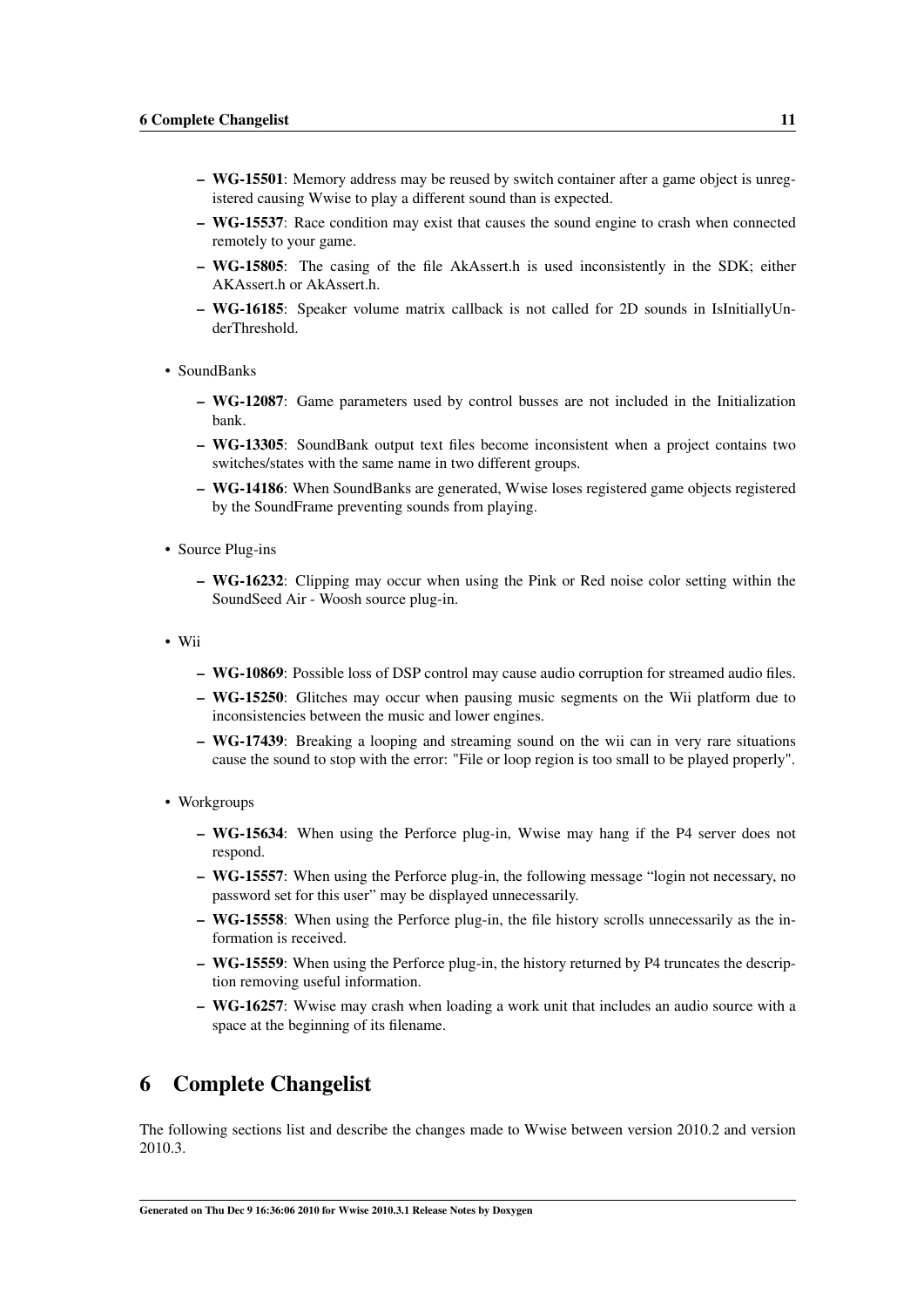#### <span id="page-14-0"></span>6.1 Platform SDK updates

- PlayStation 3: updated to SDK 350.
- Xbox 360: updated to XDK 20209.1 (September 2010).

#### <span id="page-14-1"></span>6.2 API Changes

- WG-18420 IAkStdStream::SetStreamName() and IAkAutoStream::SetStreamName() now accept an AkOSChar∗ instead of a wchar\_t∗.
- WG-18264 Removed AkDeviceSettings::uIdleWaitTime, which was deprecated in Wwise 2010.2.
- WG-18267 Removed AkIOTransferInfo::uSizeTransferred. Low-level I/O hook implementations do not need to set uSizeTransferred anymore. If they return AK Success, it means that the size transferred was equal to the size requested (AkDeviceSettings::uRequestedSize), so this additionnal operation was useless.
- WG-18286 Removed function Init() of \SDK\include\AK\Tools\Common\AkListBareLight.h.

#### <span id="page-14-2"></span>6.3 New Features

Sound Engine:

- WG-18276 Major performance optimizations in convolution reverb can be obtained by using new threshold parameter
- WG-17245 Stream Manager devices now have the ability to cache file data in their Stream IO pool. When a cached buffer is found, no transfer to the Low-Level IO is required. This is particularly helpful with RAM/VRAM devices streaming small looping sounds.

#### Authoring:

- [Convolution Reverb Optimizations](#page-3-4)
- [Multiple State Groups Per Object](#page-3-6)
- [Capture Log Filter Enhancements](#page-4-5)
- [Project Explorer Context Menu](#page-4-6)
- WG-16944 [The SoundBank Manager view can now display folders and soundbanks in a hierarchical](#page-4-7) [manner](#page-4-7)
- WG-17663 [Advanced Profiler's Streams Enhancements](#page-4-8) : Multiple new columns were added to help tweak the streaming performance.
- WG-7841 [Dialogue Event Editor Now Support Multiple Selection](#page-4-9) Dialogue .
- WG-18280 [Copy Platform Settings](#page-4-10) : You can now copy properties from one platform to another for the whole project ("Copy Platform Settings" under the "Project" menu)
- WG-18118 In the State Tab of the Property Editor, objects can now register to multiple state groups, instead of previously only one. For example, an object may register to a state group "In Menu" and at the same time register to state group "Power Up". Every of the registered state groups can define property variations (volume, lfe, pitch, lowpass), which will be cummulated depending on the current states driven by the game. Additionnaly, for Interactive Music and Bus Objects, every registered state group can specify a music sync point for the state changes.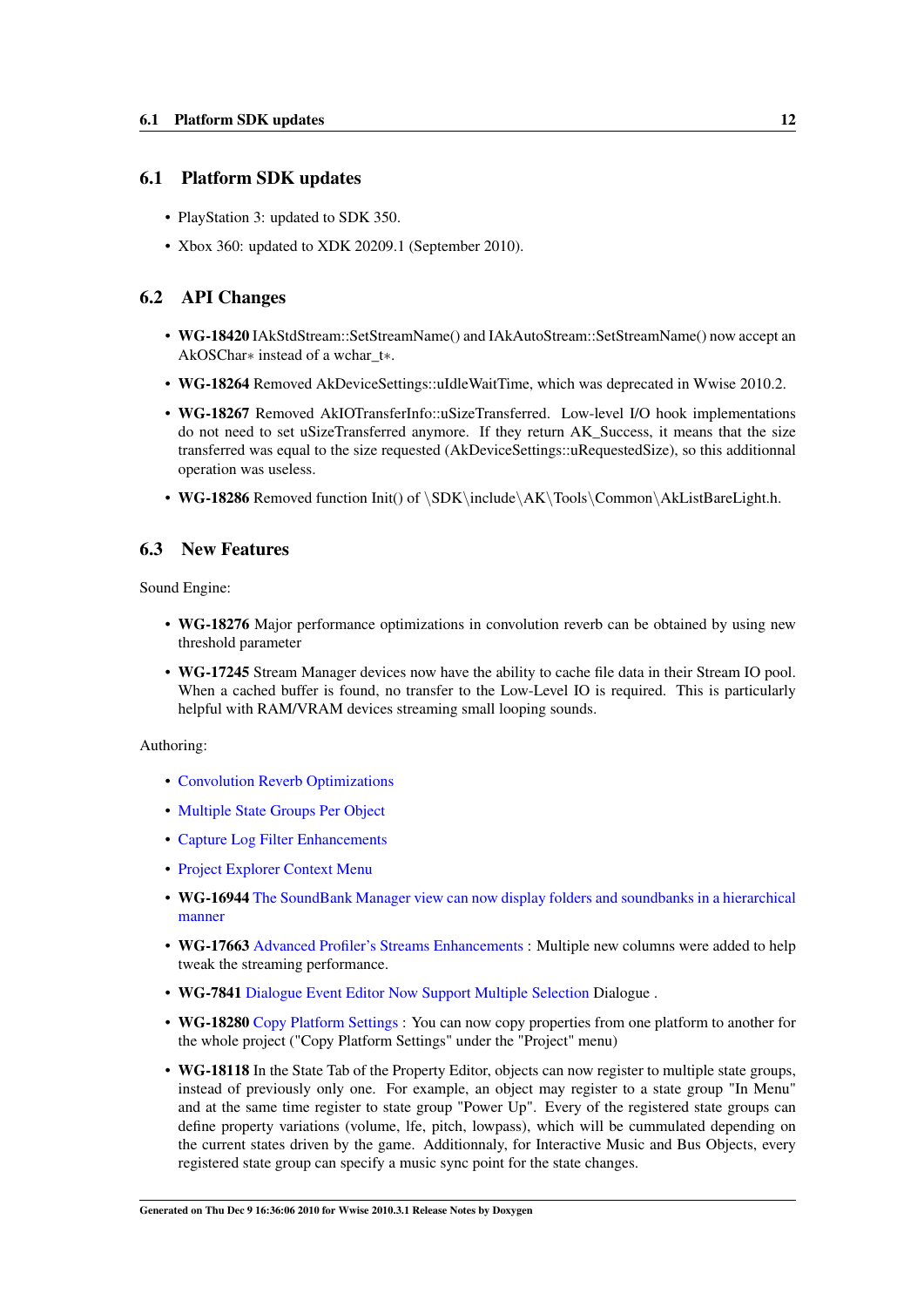- WG-14666 It is now possible to drag and drop objects over the following elements in the Property Editor: Audio Bus, Motion Bus, Conversion Setting, Attenuation, Switch Container's Group and Default, Meter's Game Parameter.
- WG-18195 It is now possible to specify effect sharesets in the SoundBank definition import files to have the associated Impulse Responses included in SoundBanks.

#### SoundFrame:

• WG-16966 SoundFrame now expose the object path for Events, Dialogue Events and Game Syncs.

#### <span id="page-15-0"></span>6.4 Behavior and Performance Changes

Sound Engine:

- WG-18136 Vorbis: looping and seeking are now sample-accurate.
- WG-18262 Optimization: Reduced memory required in the Default Sound Engine memory pool.
- WG-18379 Reduced CPU usage when seeking in vorbis files with large seek table block size.
- WG-17717 Stream buffering is more efficient with small streamed sounds, and uses less IO memory.

Authoring:

• WG-18221 General Performance was improved when converting a low number external sources at command line by minimizing the overhead of the Wwise startup.

#### <span id="page-15-1"></span>6.5 Miscellaneous Changes

- WG-18126 The authoring tool executables and DLLs are now built using VS2008.
- WG-18129 The sound engine is not built and shipped with VS2005 anymore. Win32\_vc80 and x64\_vc80 platforms have been removed.

### <span id="page-15-2"></span>6.6 Bug Fixes

Sound Engine:

- WG-18388 Fixed: Deadlock possibility when multiple thread block on a full message queue
- WG-18220 Fixed: possible stability issue when Wwise connects to the game.
- WG-18438 Fixed: (PS3 only) Random crash when coming back from virtual (elapsed time) when started as virtual by a sample-accurate container in vorbis.
- WG-18344 Fixed: (Wii only) Streamed mono PCM and ADPCM files may play bad data when streaming memory is full.
- WG-18240 Fixed: Interactive music child switch delayed transition not scheduled when parent transition ends up not being scheduled.
- WG-18302 Fixed: Notifications randomly not working on Motion sounds.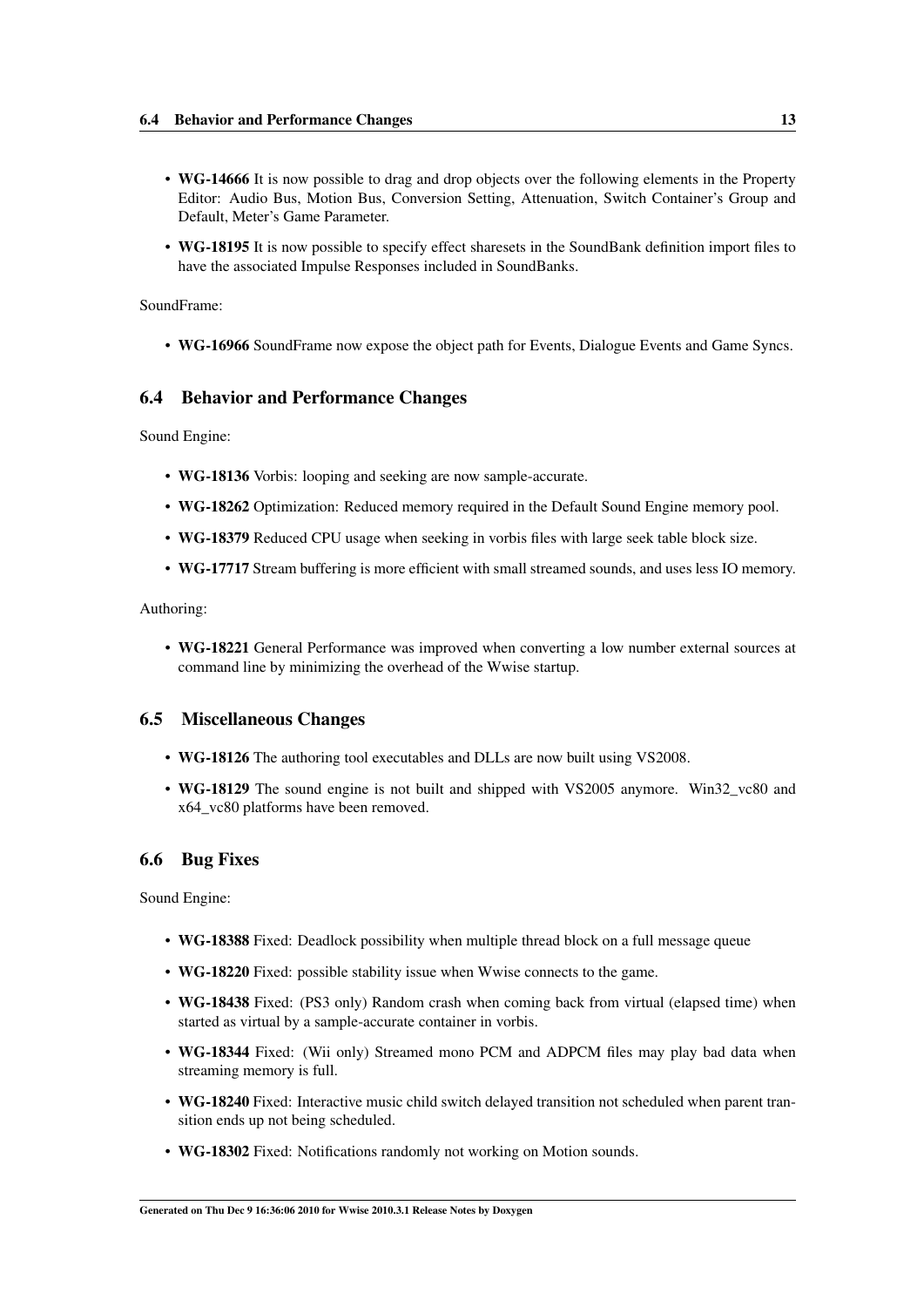- WG-18292 Fixed: Possible crash when generating banks while the option "Generate max attenuation info for events" is enabled and the target of a play action is reported "Missing".
- WG-18386 Fixed: Possible source starvation at end of stream when using Vorbis
- WG-16800 Fixed: Stream buffering not accurate with sounds that have a looping region. Looping streams with loop regions used to consider that all data of the stream buffer crossing the loop end was valid, resulting in smaller effective buffering than expected. This could result in source starvation at each loop. It does not apply whole-file loops.
- WG-17636 Fixed: Streamed Vorbis files may stall indefinitely if some of their packets are larger than the streaming granularity. This is more likely to occur with very high quality settings, and very small streaming granularity. They now fail on start up.
- WG-18432 Fixed: Vorbis on Playstation 3 can sometimes hold on to more streaming buffers than necessary
- WG-17800 Fixed: an I/O transfer may be flushed for nothing right after file header is parsed, from time to time. This results in a waste of I/O bandwidth.
- WG-15481 Fixed: SetVolume action that is applied to a bus may be applied twice when the bus also contains an effect.
- WG-18448 Fixed: (Wii only) Rare assert in AkVoicePlaybackCtrl.cpp that can occur if a music segment playing a Vorbis audio clip is sought and terminates in the same audio frame.
- WG-18459 Fixed: Source starvation notifications not reported with interactive music if the audio clip starved so much that it was stopped by the music scheduler before it even started playing.
- WG-18489 Fixed: Streamed ADPCM sources may be truncated by a few samples at the end (Windows and Xbox 360).
- WG-18492 Fixed: Sounds playing in multiple environments does not use proper control value (PS3).
- WG-18526 Fixed: Connecting a project on a meter effect may cause the meter effect to stop driving the associated RTPC.
- WG-18578 Fixed: Possible crash when using MeterFX plug-in in 5.1 configuration on PS3.

Authoring:

- WG-18435 Fixed: Context Menu can appear twice in Mixing Desk under some scenarios.
- WG-18301 Fixed: In Advanced Profiler, Stream Tab, the sort of the column File Size is not working correctly.

# <span id="page-16-0"></span>7 Need Help?

#### <span id="page-16-1"></span>7.1 Using Help

Wwise Help contains detailed information on each interface element in Wwise.

To open Help from within Wwise, do one of the following:

- Click the Help icon in the title bar of any of the views or dialog boxes.
- From the menu bar, click Help > Wwise Help.
- Press F1.